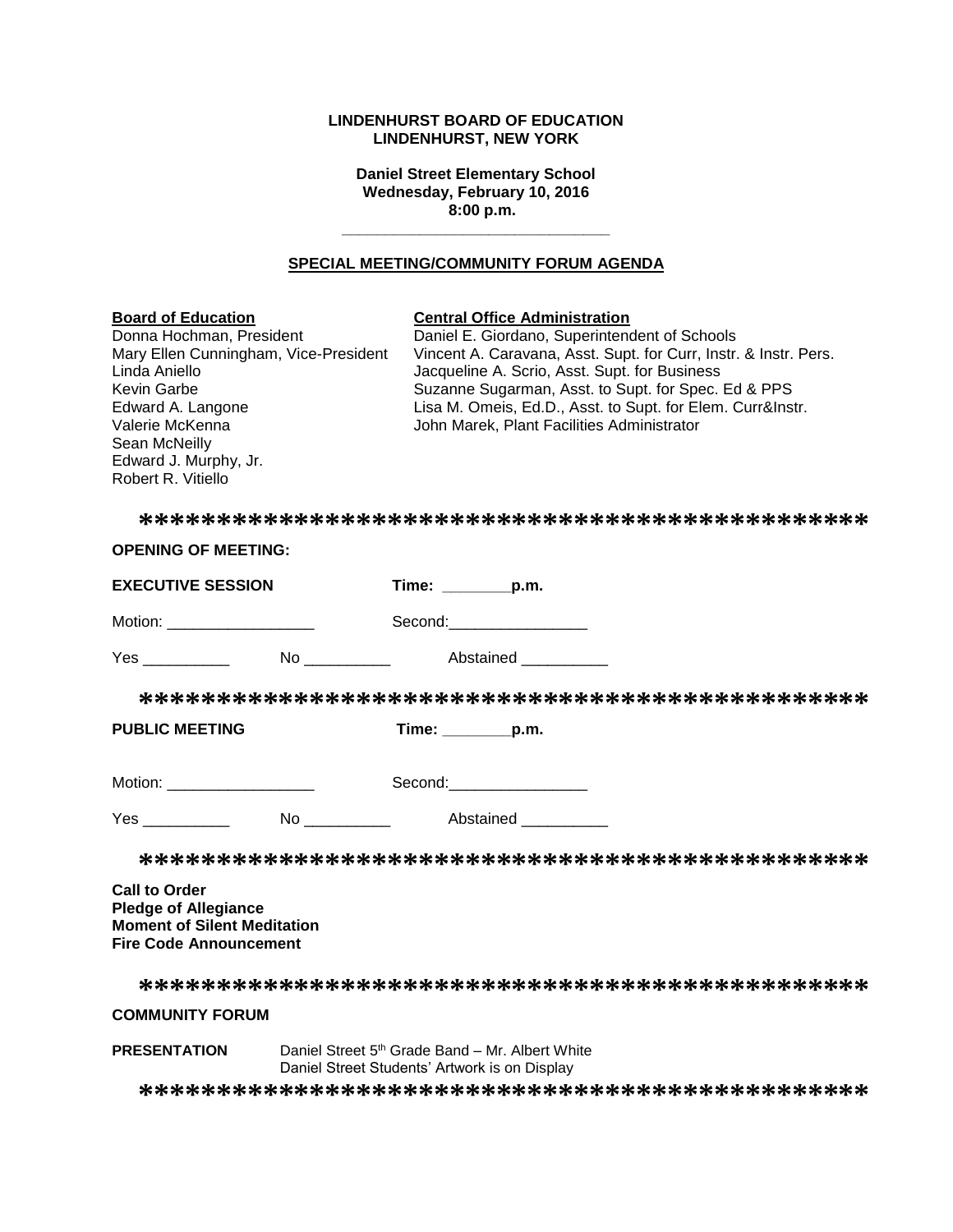|            | <b>RETURN TO SPECIAL MEETING:</b>                         | $Time:$ $p.m.$             |  |
|------------|-----------------------------------------------------------|----------------------------|--|
|            | Motion: _____________________                             | Second: __________________ |  |
| $Yes \_\_$ |                                                           | Abstained ___________      |  |
|            |                                                           |                            |  |
|            | Approval of Minutes - February 3, 2016 - Business Meeting |                            |  |
|            | Motion: _ ____________________                            | Second: ________________   |  |

Yes \_\_\_\_\_\_\_\_\_\_\_\_ No \_\_\_\_\_\_\_\_\_\_ Abstained \_\_\_\_\_\_\_\_\_

**\*\*\*\*\*\*\*\*\*\*\*\*\*\*\*\*\*\*\*\*\*\*\*\*\*\*\*\*\*\*\*\*\*\*\*\*\*\*\*\*\*\*\*\*\*\*\***

# **BOARD OF EDUCATION'S REPORT TO THE COMMUNITY:**

**\*\*\*\*\*\*\*\*\*\*\*\*\*\*\*\*\*\*\*\*\*\*\*\*\*\*\*\*\*\*\*\*\*\*\*\*\*\*\*\*\*\*\*\*\*\*\***

# **SUPERINTENDENT'S REPORT TO THE COMMUNITY:**

**\*\*\*\*\*\*\*\*\*\*\*\*\*\*\*\*\*\*\*\*\*\*\*\*\*\*\*\*\*\*\*\*\*\*\*\*\*\*\*\*\*\*\*\*\*\*\***

### **AGENDA QUESTIONS FROM THE BOARD OF EDUCATION:**

**\*\*\*\*\*\*\*\*\*\*\*\*\*\*\*\*\*\*\*\*\*\*\*\*\*\*\*\*\*\*\*\*\*\*\*\*\*\*\*\*\*\*\*\*\*\*\***

### **INDIVIDUALS AND DELEGATIONS:**

**\*\*\*\*\*\*\*\*\*\*\*\*\*\*\*\*\*\*\*\*\*\*\*\*\*\*\*\*\*\*\*\*\*\*\*\*\*\*\*\*\*\*\*\*\*\*\***

# **TRUSTEE'S REQUEST:**

**\*\*\*\*\*\*\*\*\*\*\*\*\*\*\*\*\*\*\*\*\*\*\*\*\*\*\*\*\*\*\*\*\*\*\*\*\*\*\*\*\*\*\*\*\*\*\***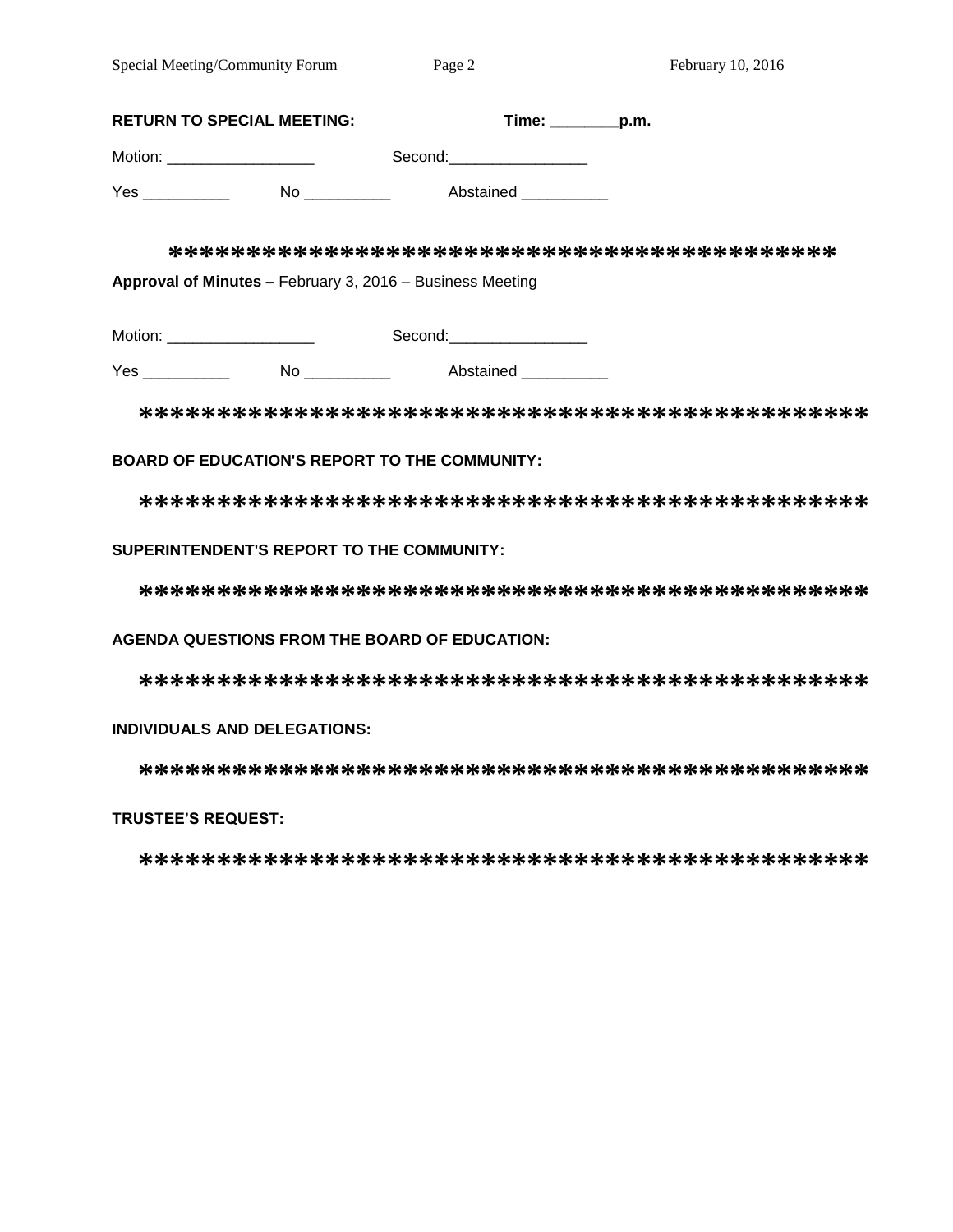# **SUPERINTENDENT'S RECOMMENDATIONS:**

# **#1. Proposed Calendar**

**Resolution: RESOLVED** that the Board of Education approves the school calendar for the 2016-17 school year.

 . Motion: \_\_\_\_\_\_\_\_\_\_\_\_\_\_\_\_\_ Second:\_\_\_\_\_\_\_\_\_\_\_\_\_\_\_\_

Yes \_\_\_\_\_\_\_\_\_\_\_\_ No \_\_\_\_\_\_\_\_\_\_ Abstained \_\_\_\_\_\_\_\_\_\_

**\*\*\*\*\*\*\*\*\*\*\*\*\*\*\*\*\*\*\*\*\*\*\*\*\*\*\*\*\*\*\*\*\*\*\*\*\*\*\*\*\*\*\*\*\*\*\***

# **#2. AUP Report (Employee Benefits Adm.)**

**Resolution: RESOLVED** that the Board of Education, upon the recommendation of the Superintendent, Accept the attached Agreed-Upon Procedures Report (AUP), dated January 7, 2016, prepared by Cullen & Danowski, LLP as required by Chapter 263 of the Laws of New York, 2005.

Motion: \_\_\_\_\_\_\_\_\_\_\_\_\_\_\_\_\_ Second:\_\_\_\_\_\_\_\_\_\_\_\_\_\_\_\_ Yes \_\_\_\_\_\_\_\_\_\_\_\_\_\_ No \_\_\_\_\_\_\_\_\_\_ Abstained \_\_\_\_\_\_\_\_\_\_

**\*\*\*\*\*\*\*\*\*\*\*\*\*\*\*\*\*\*\*\*\*\*\*\*\*\*\*\*\*\*\*\*\*\*\*\*\*\*\*\*\*\*\*\*\*\*\***

# **#3. Obsolete Equipment**

**Resolution: RESOLVED** that the Board of Education, upon the recommendation of the Superintendent, approves the disposal of the following items:

|                                                                                           | WEST GATES - 1 Baldwin Piano Music Dept #3265 |                            |                                                 |               |  |
|-------------------------------------------------------------------------------------------|-----------------------------------------------|----------------------------|-------------------------------------------------|---------------|--|
| SHED-                                                                                     |                                               |                            | 1 1997 F250 Ford Pick Up Vin #1FTHF26H8VED03242 |               |  |
| Motion: _____________________                                                             |                                               | Second:___________________ |                                                 |               |  |
| Yes ____________   No ____________   Abstained ___________                                |                                               |                            |                                                 |               |  |
|                                                                                           |                                               |                            |                                                 |               |  |
| <u>SCHEDULES</u>                                                                          |                                               |                            |                                                 |               |  |
| <b>Resolution: RESOLVED</b> that the Board of Education approves the following Schedules: |                                               |                            |                                                 |               |  |
| Motion: _______________________                                                           |                                               | Second:___________________ |                                                 |               |  |
| Yes _______________  No _____________  Abstained ___________                              |                                               |                            |                                                 |               |  |
| Schedule A-1 No. 1-C Coaching Resignations<br>Approve the appointment of the following    |                                               |                            |                                                 |               |  |
| NAME                                                                                      | <b>COACHING POSITION</b>                      |                            | <b>DATE</b>                                     | <b>REASON</b> |  |
| 1. Dave Carlson                                                                           | "B" 2 <sup>nd</sup> Girls Track & Field       |                            | Immediately                                     | Personal      |  |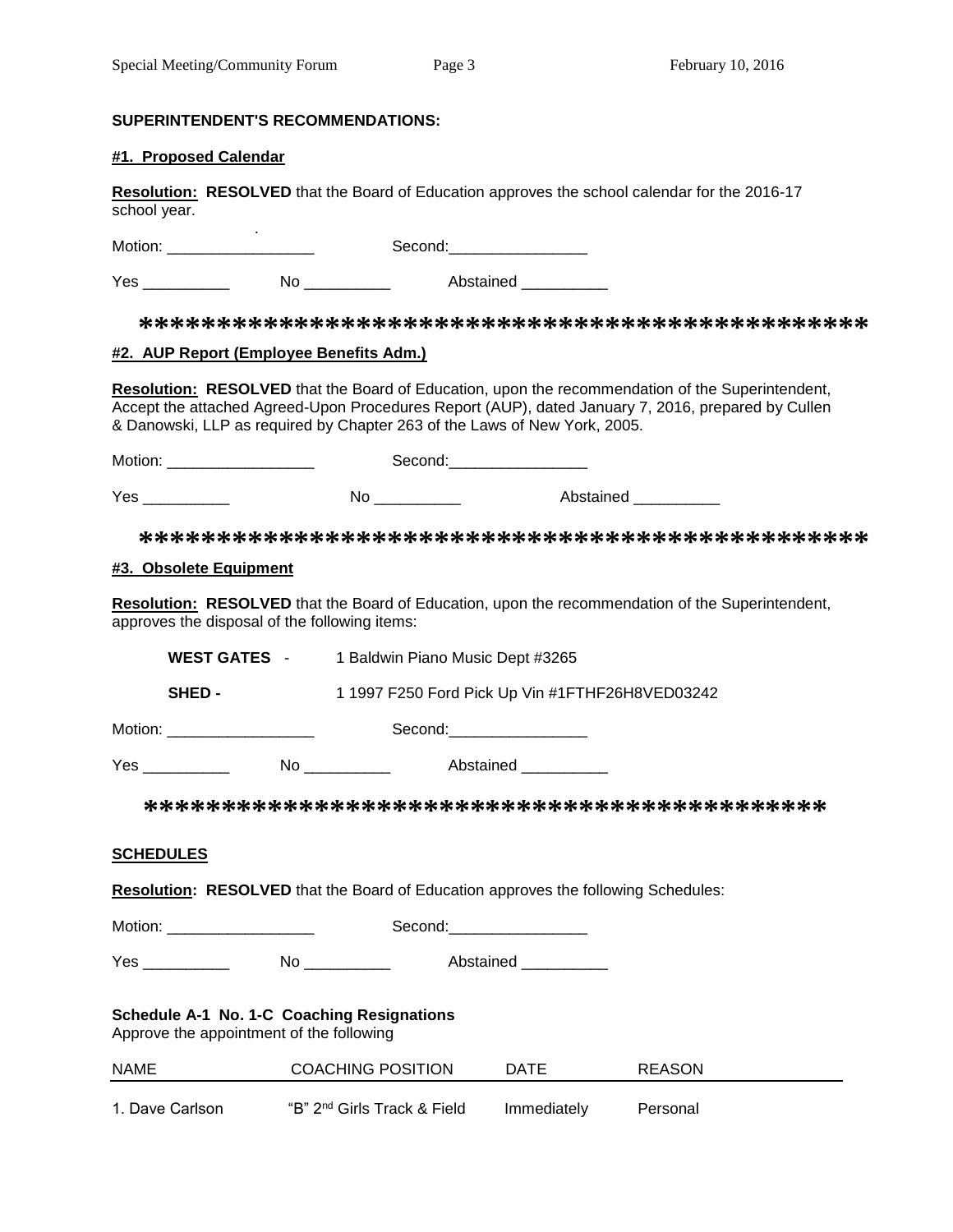# **Schedule A-1 No. 9-C Coaching Assignments**

Approve the appointment of the following

| <b>NAME</b> | <b>POSITION</b> | <b>SEASON</b><br>____ | AMOUNT<br>____ |
|-------------|-----------------|-----------------------|----------------|
|             |                 |                       |                |

Correction to salary on February 3, 2016 Coaching Assignment Schedule No. 8 line 18 should read Michael Severson V1st Asst. Boys Track & Field Spring \$5786.00.

# **Schedule A-3, AE No. 8 Personnel, Instructional Appointments – Adult/Continuing Education** Approve the appointment of:

| Name                              | Job Title                     | Salary                     | Max Hrs<br>Per Year | Period                     | <b>Budget</b><br>Code                  |
|-----------------------------------|-------------------------------|----------------------------|---------------------|----------------------------|----------------------------------------|
|                                   |                               |                            |                     |                            |                                        |
| 1. Asquino, Jacqueline Volleyball | Advanced                      | \$27.50/hr.                | 30                  | Spring 2016                | A2330-400-00-2331                      |
| 2. Balkam, Marilyn                | Line Dancing                  | \$27.50/hr.                | 20                  | Spring 2016                | A2330-400-00-2331                      |
| 3. Bradley, Robert                | Meditation                    | \$27.50/hr.                | $\overline{2}$      |                            | Spring 2016 A2330-400-00-2331          |
| 4. Chase, Linda Lee               | <b>Forensic Class</b>         | \$27.50/hr.                | 20                  | Spring 2016                | A2330-400-00-2331                      |
| 5. Chiappardi, Terriann Spanish   |                               | \$27.50/hr.                | 25                  |                            | Spring 2016 A2330-400-00-2331          |
| 6. Chiungos, George               | Living Long Term \$27.50/hr.  |                            | $\overline{2}$      |                            | Spring 2016 A2330-400-00-2331          |
| 7. Daulton, Robert                | Computers                     | \$27.50/hr.                | 20                  | Spring 2016                | A2330-150-00-2331                      |
| 8. Iaccarino, Susan               | Eating for Energy \$27.50/hr. |                            | 10                  |                            | Spring 2016 A2330-400-00-2331          |
| 9. Marino, Michelle               | Italian                       | \$27.50/hr.                | 25                  | Spring 2016                | A2330-150-00-2331                      |
|                                   | <b>Latin Dance</b>            | \$27.50/hr.                | 20                  | Spring 2016                | A2330-150-00-2331                      |
|                                   | Paint Night<br>Zumba          | \$27.50/hr.<br>\$27.50/hr. | 20<br>40            | Spring 2016<br>Spring 2016 | A2330-150-00-2331<br>A2330-150-00-2331 |
| 10. Morency, Perck                | French                        | \$27.50/hr.                | 25                  | Spring 2016                | A2330-400-00-2331                      |
| 11. Scalice, John                 | Qigong                        | \$27.50/hr.                | 25                  |                            | Spring 2016 A2330-400-00-2331          |
| 12. Sharkey, Dee                  | Line Dancing                  | \$27.50/hr.                | 20                  |                            | Spring 2016 A2330-400-00-2331          |
| 13. Silverman, Jeff               | Life Planning                 | \$27.50/hr.                | $\mathbf{2}$        |                            | Spring 2016 A2330-400-00-2331          |
|                                   | Retirement                    | \$27.50/hr.                | $\overline{2}$      |                            | Spring 2016 A2330-400-00-2331          |
| 14. Smith, George                 | Investing                     | \$27.50/hr.                | $\mathfrak{2}$      |                            | Spring 2016 A2330-400-00-2331          |
|                                   | Retirement                    | \$27.50/hr.                | $\overline{2}$      |                            | Spring 2016 A2330-400-00-2331          |
| 15. Smith, Kim                    | <b>Elder Law</b>              | \$27.50/hr.                | $\overline{2}$      |                            | Spring 2016 A2330-400-00-2331          |
| 16. Truglio, Rose                 | Computers                     | \$27.50/hr.                | 20                  | Spring 2016                | A2330-150-00-2331                      |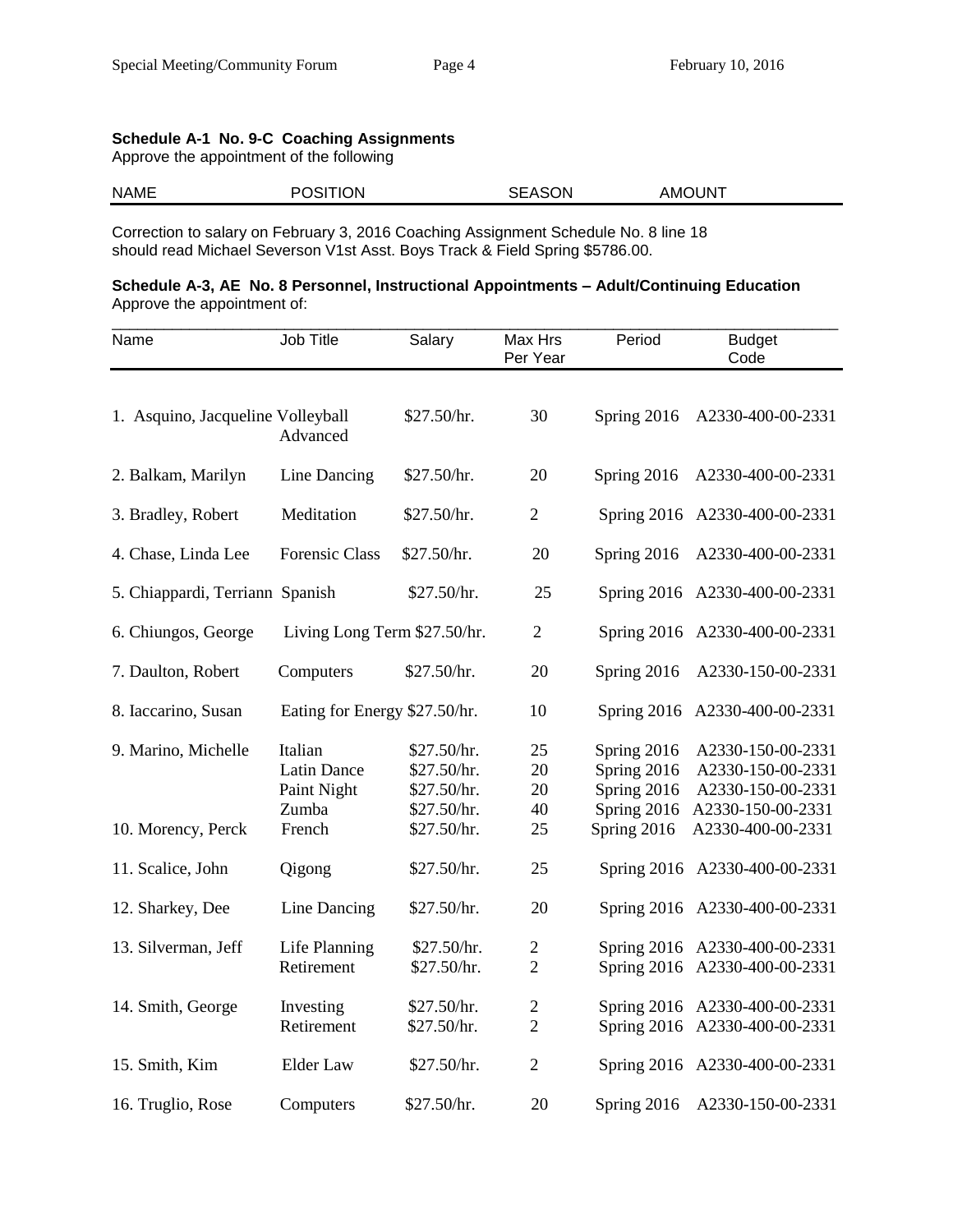#### \*classes will run depending upon enrollment

# **Schedule AS-3 No. 18 Substitute Personnel Appointments**

Approve the appointment of:

| <b>NAME</b> | ىرد<br>∖M⊢N<br>Δ⊔<br>אור |  |
|-------------|--------------------------|--|
|             |                          |  |

The following name(s) are Permanent Substitute Teachers that are employed for the purpose of coverage of class. These substitutes fill the first absence of the day in the building to which they are assigned. If there are no absences in the assigned building, they are sent to another building that may need coverage. In the event of no absences, the principal will then assign duties to these substitutes. The following Consultant Support Staff Teachers will work with Special Education students.

| 1. Keeler |        | Consultant Support Staff 2/11/16 thru                                                     |         | \$120 per |
|-----------|--------|-------------------------------------------------------------------------------------------|---------|-----------|
|           | Meahan | Albany Avenue                                                                             | 6/24/16 | diem      |
|           |        | (Ms. Keeler was approved as a Permanent Substitute at the October 7, 2015 Board Meeting.) |         |           |
|           |        |                                                                                           |         |           |

| 2. Widmer | Consultant Support Staff 2/11/16 thru |         | \$120 per                                                                                 |
|-----------|---------------------------------------|---------|-------------------------------------------------------------------------------------------|
| Courtney  | Albany Avenue                         | 6/24/16 | diem                                                                                      |
|           |                                       |         | (Ms. Widmer was approved as a Permanent Substitute at the August 26, 2015 Board Meeting.) |

#### **Schedule B-1 No. 10 Non-Instructional Personnel – Retirements/Resignations/Terminations** Approves the following resignations/terminations:

| NAME/POSITION                                                                           | <b>REASON</b> | EFFECTIVE DATE |
|-----------------------------------------------------------------------------------------|---------------|----------------|
| 1. Gaye Lupo<br>Cafeteria Monitor<br>High School                                        | Resignation   | 2/3/16         |
| Ms. Lupo has worked for the district since July 1, 2010.                                |               |                |
| 2. Margaret Steinman<br>PT Clerk Typist<br><b>Adult Education Office</b><br>High School | Resignation   | 2/26/16        |

Ms. Steinman has worked for the district since November 25, 2009.

#### **Schedule B-2 No. 6 Non-Instructional Personnel – Leave of Absence**  Approves the following leaves of absence:

| NAME/POSITION                                                                                               | <b>FROM</b> | TO     | <b>REASON</b> |
|-------------------------------------------------------------------------------------------------------------|-------------|--------|---------------|
| Dolores Otten<br>$1_{-}$<br>School Teacher Aide-Testing<br>Middle School<br>Ms. Otten is extending her LOA. | 2/8/16      | 3/8/16 | Personal      |
| 2. Dolores Muratore<br>Monitor<br>Albany Ave<br>Ms. Muratore is extending her LOA                           | 2/22/16     | 4/4/16 | Personal      |
| 3. Victoria Terzella<br>School Teacher Aide                                                                 | 1/29/16     | 3/1/16 | Medical       |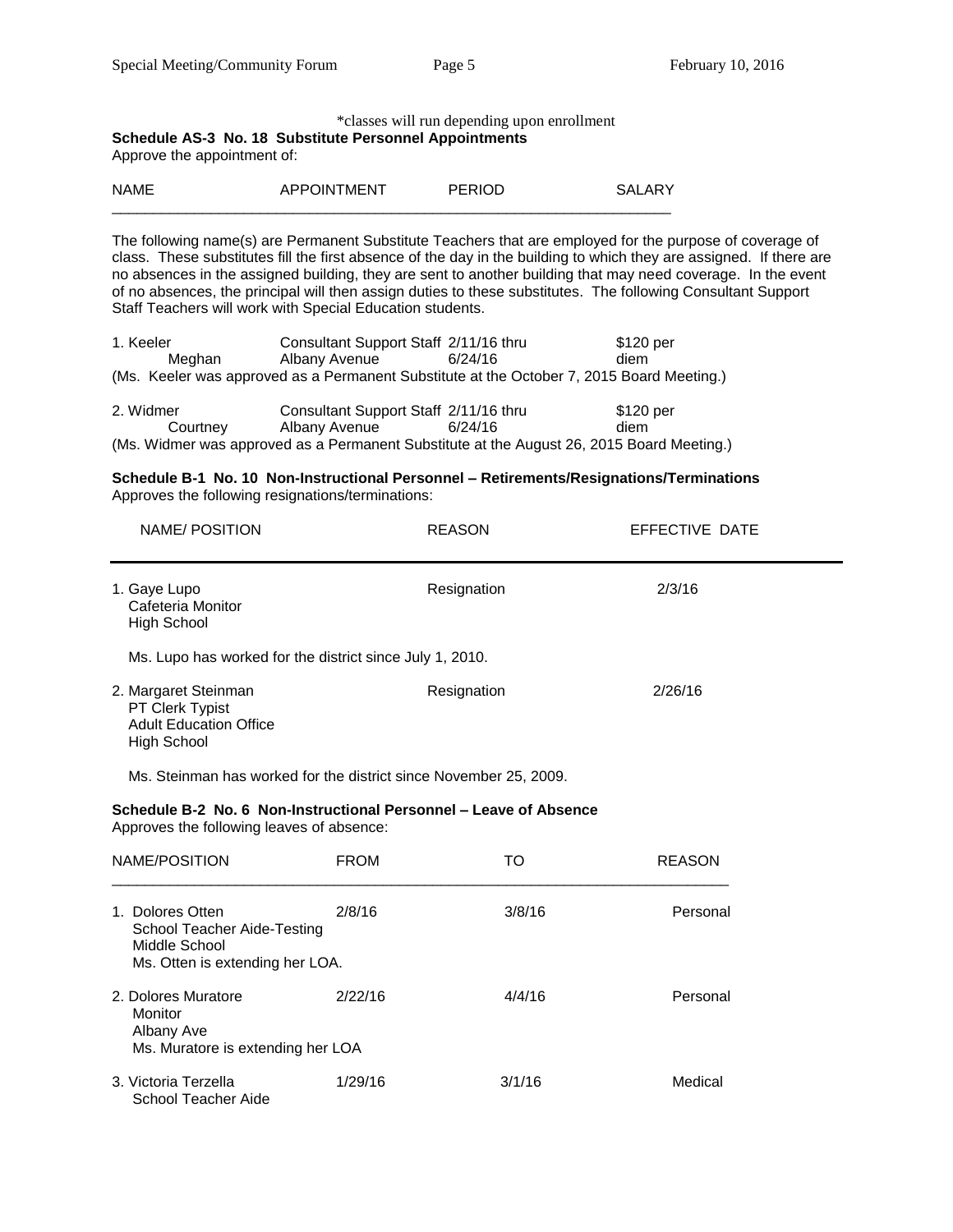West Gates

# **Schedule B-3 No. 13 Non-Instructional Appointments**

Approve the appointment of the following individuals:

| <b>NAME</b>                                                            | <b>EMPLOYMENT</b> | <b>SALARY</b> |             | EFFECTIVE DATE |
|------------------------------------------------------------------------|-------------------|---------------|-------------|----------------|
| 1. Gloria Wilson-Houston<br>Special Ed Aide (#NI-107)<br>Middle School | Support Staff     | \$17.12/hr    | 7 hours/day | 1/25/16        |

Ms. Wilson-Houston rate of pay was inaccurate on schedule B-3, NO 12 that was board approved on 2/3/16

# **Schedule B-3 No. S-16 Non-Instructional Appointments, Substitute Personnel**

Approve the appointment of the following individuals to the substitute call-in list:

Matthew Reis

The above named person(s) are Per Diem Lifeguards. They are paid as follows: \$10 per period during school hours and \$10 per hour when school is not in session.

#### **Schedule B-3.1 No. 4 Non-Instructional Personnel - Permanent Appointments**  Approve the appointment of the following individuals:

|               | Approve the appointment of the following individuals. |  |
|---------------|-------------------------------------------------------|--|
|               |                                                       |  |
| <b>AIA AF</b> | <b>DOOFIOU</b>                                        |  |

| <b>NAME</b>                                                                               |                                                                                           | <b>POSITION</b>            | EFFECTIVE DATE                                                                |  |  |
|-------------------------------------------------------------------------------------------|-------------------------------------------------------------------------------------------|----------------------------|-------------------------------------------------------------------------------|--|--|
|                                                                                           | 1. Susan Brandenberger<br>Clerical                                                        | Senior Clerk Typist        | February 8, 2016                                                              |  |  |
|                                                                                           | Board meeting.                                                                            |                            | Ms. Brandenburger was appointed effective August 15, 2015 at the June 3, 2015 |  |  |
|                                                                                           | 2. Lorenza Cropsey<br>Clerical                                                            | <b>Senior Clerk Typist</b> | February 8, 2016                                                              |  |  |
| Ms. Cropsey was appointed effective August 15, 2015 at the June 3, 2015<br>Board meeting. |                                                                                           |                            |                                                                               |  |  |
|                                                                                           | 3. Diane Cullen<br>Clerical                                                               | <b>Senior Clerk Typist</b> | February 8, 2016                                                              |  |  |
|                                                                                           | Ms. Cullen was appointed effective August 15, 2015 at the June 10, 2015<br>Board meeting. |                            |                                                                               |  |  |

### **Schedule D No. 23**

That the Board of Education accepts all recommendations of the CSE and CPSE as listed:

| January 12, 2016 - MS CSE  | January 21, 2016 – CSE     |
|----------------------------|----------------------------|
| January 15, 2016 – SHS CSE | January 21, 2016 - SHS CSE |
| January 15, 2016 - OD CSE  | January 22, 2016 – CSE     |
| January 20, 2016 – CSE     | January 22, 2016 - SHS CSE |
| January 20, 2016 - MS CSE  | January 26, 2016 – CSE     |
| January 20, 2016 – SHS CSE | January 26, 2016 - SHS CSE |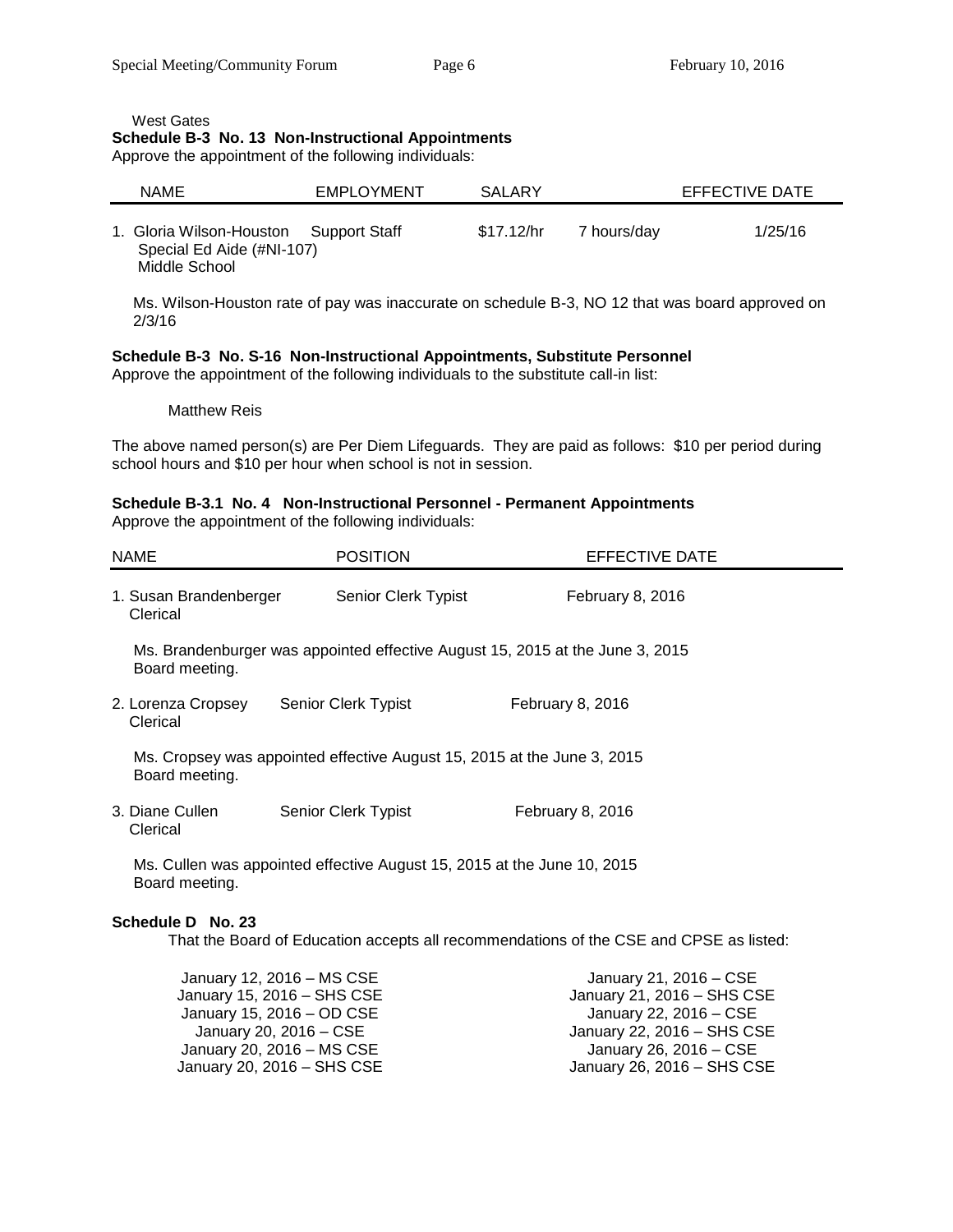# **Schedule OA/C No. 22 Outside Agencies/Consultants**

Approve appointments of:

| <b>NAME</b>                                                                                 | <b>SUBJECT</b>                                                                                                       | SALARY |
|---------------------------------------------------------------------------------------------|----------------------------------------------------------------------------------------------------------------------|--------|
| 1. Literacy Success, LLC<br>c/o Kristina Seeley<br>6 Lyon Crescent<br>Mount Sinai, NY 11766 | Conducting Professional Development \$5,040.<br>in North Babylon UFSD - paid for<br>through OWL Teacher Center Grant |        |

### **Schedule ST/I No. 12 Student Teachers/Interns/Observers**

Approve the appointment of the following student teachers/observers:

| <b>NAME</b>             | <b>COLLEGE</b>                                  | <b>SCHOOL</b>                                     | <b>SUBJECT/GRADE</b>                              |
|-------------------------|-------------------------------------------------|---------------------------------------------------|---------------------------------------------------|
| 1. Byrne<br>Katherine   | St. Joseph's<br>College                         | West Gates<br>Student Teacher/<br>Observer        | Elementary<br>$1/25 - 5/11/16$                    |
| 2. Brustad<br>Christine | Dowling<br>College                              | <b>West Gates</b><br>Student Teacher/<br>Observer | Elementary<br>$2/1 - 5/13/16$<br>9 hours per week |
| 3. McDermott<br>Jessica | <b>Suffolk Community</b><br>College             | Daniel Street<br><b>Student Observer</b>          | Elementary<br>2/2/16<br>$9:00$ a.m. $-12:30$ p.m. |
| 4. Brodzinski<br>Eric   | St. Joseph's<br>College                         | <b>SHS</b><br><b>Student Observer</b>             | Math<br>Spring semester<br>20 hours               |
| 5. Moran<br>Ellen       | <b>SUNY Genesee</b><br><b>Community College</b> | William Rall<br><b>Student Observer</b>           | Elementary<br>Week of 2/8 and 2/22/16<br>30 hours |

**\*\*\*\*\*\*\*\*\*\*\*\*\*\*\*\*\*\*\*\*\*\*\*\*\*\*\*\*\*\*\*\*\*\*\*\*\*\*\*\*\*\*\*\*\*\*\***

# **UNFINISHED BUSINESS**

**\*\*\*\*\*\*\*\*\*\*\*\*\*\*\*\*\*\*\*\*\*\*\*\*\*\*\*\*\*\*\*\*\*\*\*\*\*\*\*\*\*\*\*\*\*\*\***

#### **NEW BUSINESS**

**\*\*\*\*\*\*\*\*\*\*\*\*\*\*\*\*\*\*\*\*\*\*\*\*\*\*\*\*\*\*\*\*\*\*\*\*\*\*\*\*\*\*\*\*\*\*\***

### **SUPERINTENDENT'S REPORTS**

That the Board of Education accepts the following reports:

a. Warrants #7 – Regular – January, 2016